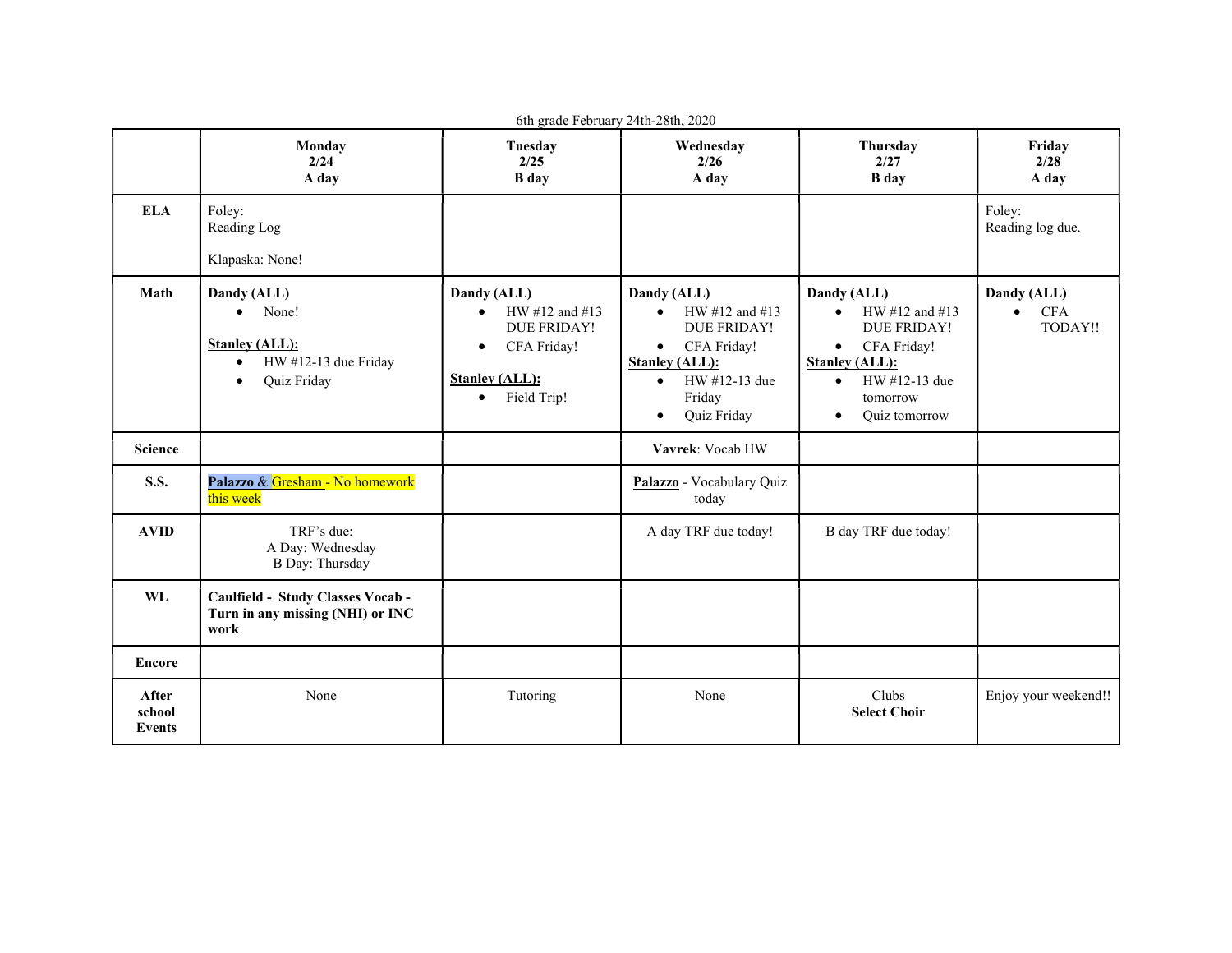| 7th Grade February 24th-28th, 2020 |                                                                                                                   |                                                                     |                                                                     |                                                                     |                                                                |  |  |  |
|------------------------------------|-------------------------------------------------------------------------------------------------------------------|---------------------------------------------------------------------|---------------------------------------------------------------------|---------------------------------------------------------------------|----------------------------------------------------------------|--|--|--|
|                                    | Monday<br>2/24<br>A day                                                                                           | Tuesday<br>2/25<br><b>B</b> day                                     | Wednesday<br>2/26<br>A day                                          | <b>Thursday</b><br>2/27<br><b>B</b> day                             | Friday<br>2/28<br>A day                                        |  |  |  |
| <b>ELA</b>                         | No HW: Work on your<br><b>Extended Writes if you are</b><br>behind!                                               | No HW: Work on your<br><b>Extended Writes if you</b><br>are behind! | No HW: Work on your<br><b>Extended Writes if you</b><br>are behind! | No HW: Work on your<br><b>Extended Writes if you</b><br>are behind! | <b>Extended Writes</b><br><b>DUE TODAY IN</b><br><b>CLASS!</b> |  |  |  |
| Math                               | Sheet 312<br>Math %- CFA tomorrow!                                                                                | Sheet 313<br><b>Math 7-CFA on Friday</b>                            | Sheet 314                                                           | Sheet 315                                                           | Math 7-CFA today!                                              |  |  |  |
| <b>Science</b>                     | Maffett/<br>Chiavacci: Study for PE/KE Test<br>on Friday!                                                         | Maffett/<br>Chiavacci: Study for<br>PE/KE Test on Friday!           | Maffett/<br>Chiavacci: Study for<br>PE/KE Test on Friday!           | Maffett/<br>Chiavacci: Study for<br>PE/KE Test on Friday!           | Maffett: PE/KE<br>Test Today!                                  |  |  |  |
| <b>S.S.</b>                        |                                                                                                                   |                                                                     |                                                                     |                                                                     |                                                                |  |  |  |
| <b>AVID</b>                        | TRF's due:<br>A Day: Wednesday<br><b>B</b> Day: Thursday<br>Permission slips for AACC due on<br><b>FRIDAY</b>     |                                                                     | A day TRF due today!                                                | B day TRF due today!                                                | <b>AACC</b> Permission<br>slips DUE today!!                    |  |  |  |
| WL                                 | Spanish -<br>Reminders stay after school if you<br>feel that you are needing to learn<br>HOW to study for Spanish |                                                                     |                                                                     |                                                                     |                                                                |  |  |  |
| <b>Encore</b>                      |                                                                                                                   |                                                                     |                                                                     |                                                                     |                                                                |  |  |  |
| After<br>school<br><b>Events</b>   | None                                                                                                              | Tutoring                                                            | None                                                                | Clubs<br><b>Select Choir</b>                                        | Enjoy your<br>weekend!!                                        |  |  |  |